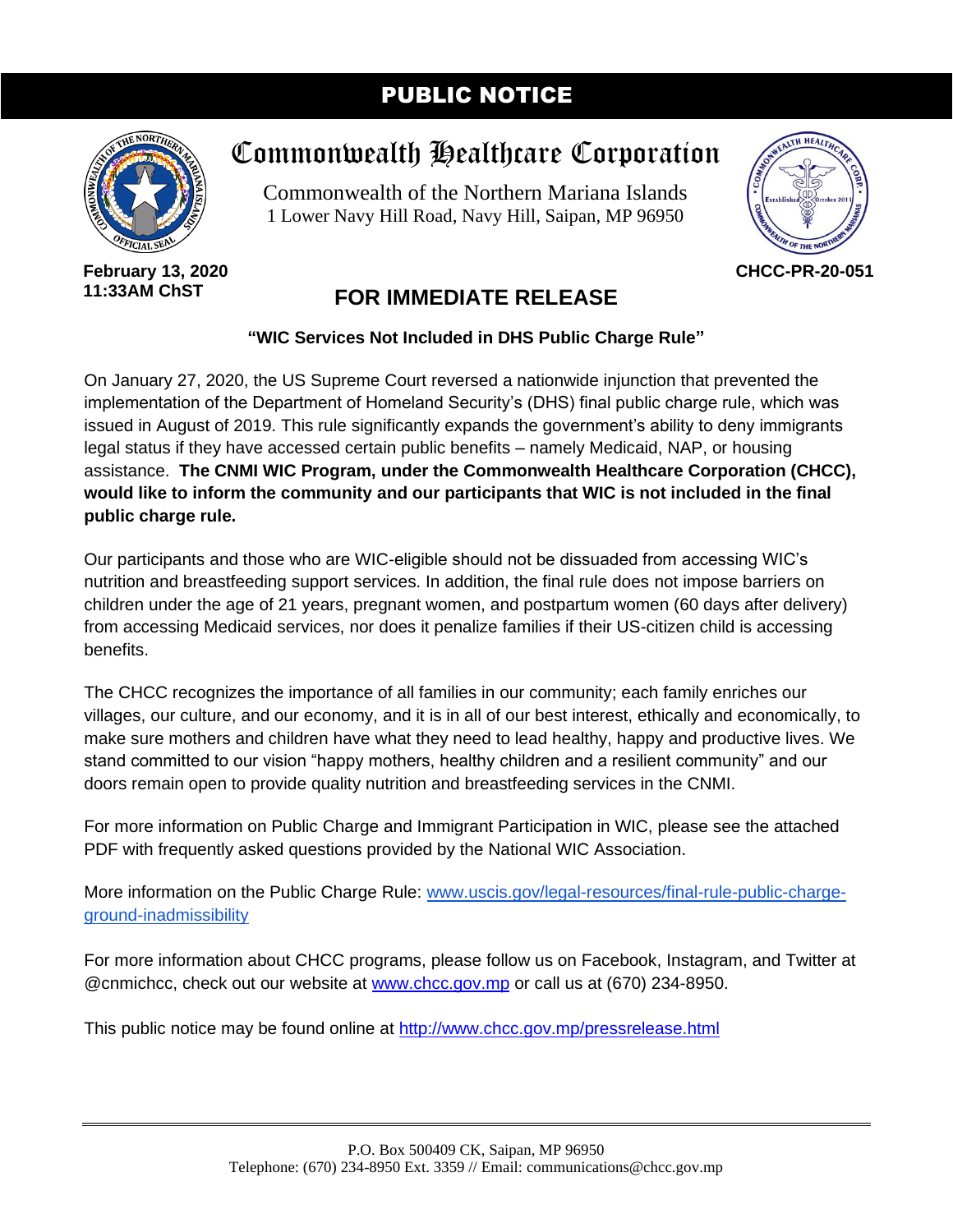CHCC Point of Contact: Zoe Travis, *Communications and Public Relations Specialist* (670) 234-8950 Ext. 3359, [communications@chcc.gov.mp](mailto:communications@chcc.gov.mp)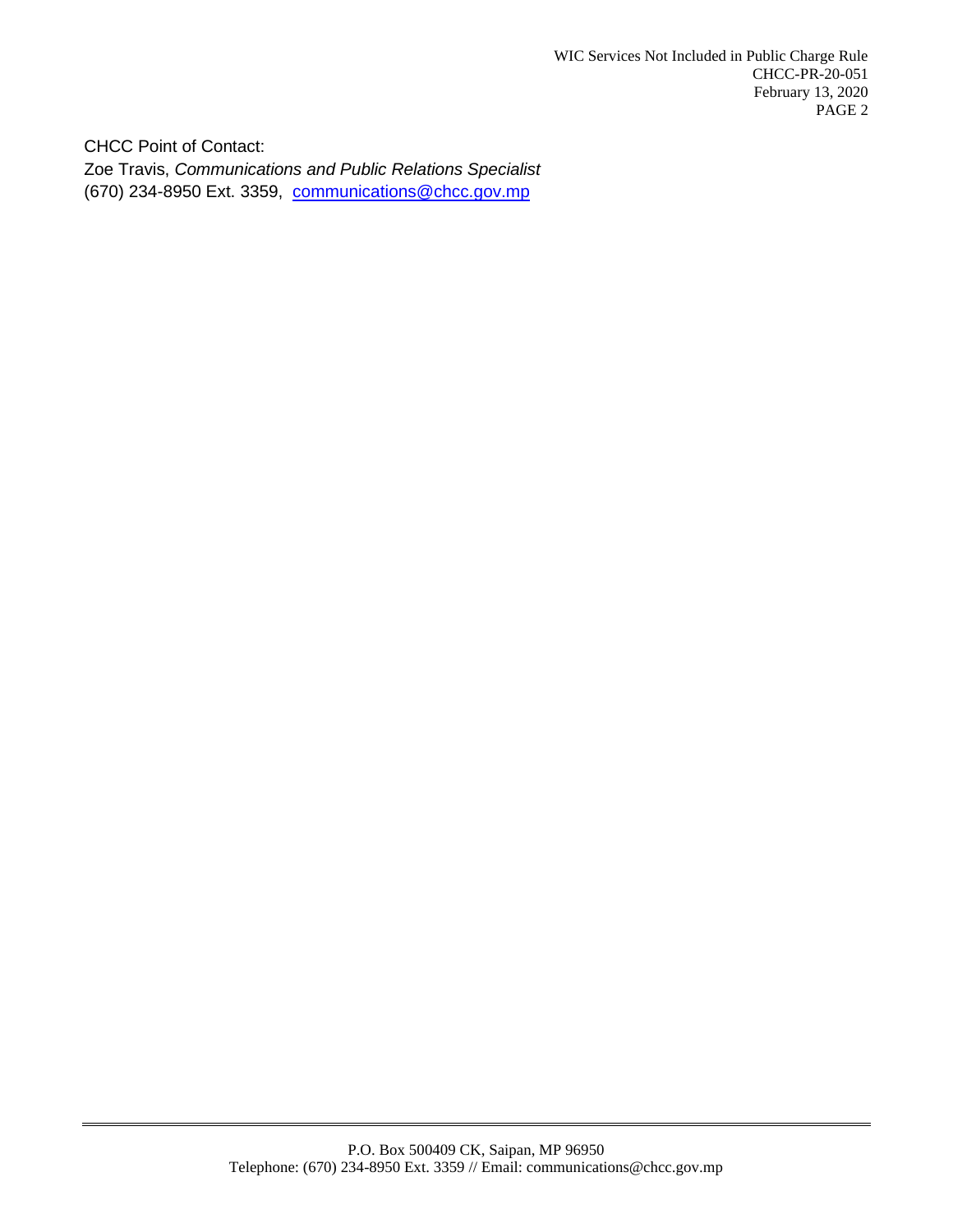

# PUBLIC CHARGE AND IMMIGRANT PARTICIPATION IN WIC: FREQUENTLY ASKED QUESTIONS

January 29, 2020

#### **Is WIC a public charge?**

NO. On August 12, 2019, the Department of Homeland Security (DHS) issued a final public charge rule. Under the DHS rule, WIC is not included in public charge determinations.

#### **When does the expansion of public charge go into effect?**

When the rule was issued in August 2019, there were nine separate lawsuits. On January 27, 2020, the U.S. Supreme Court allowed for the final DHS rule to be implemented in 49 states. The exception is Illinois, where another federal court had issued a statewide injunction.

DHS will soon be offering a clearer timelines on implementation. Once implemented, the rules will be significantly changed to the detriment of lowincome immigrant families.

#### BACKGROUND ON PUBLIC CHARGE

#### **1. What is public charge?**

Public charge is an element of immigration law that historically allowed federal authorities to deny legal status to individuals who are determined to be primarily dependent on the government for subsistence. On August 12, 2019, the Trump Administration redefined public charge in a way that would allow immigration officials to deny legal status for an individual's use of one or more public benefits.

Public charge determinations are conducting according to a forward-looking "totality of the circumstances" test. This means that immigration officials will consider a variety of factors – including an immigrant's age, health, family status, assets, resources, financial status, education, skills, and use of certain public benefits – and how all of those factors would affect the immigrant's likelihood to support themselves and their family without government assistance.

#### **2. When do immigration officials conduct a public charge determination?**

Public charge determinations occur when an immigrant is petitioning the government for a change to their legal status. This includes applications for a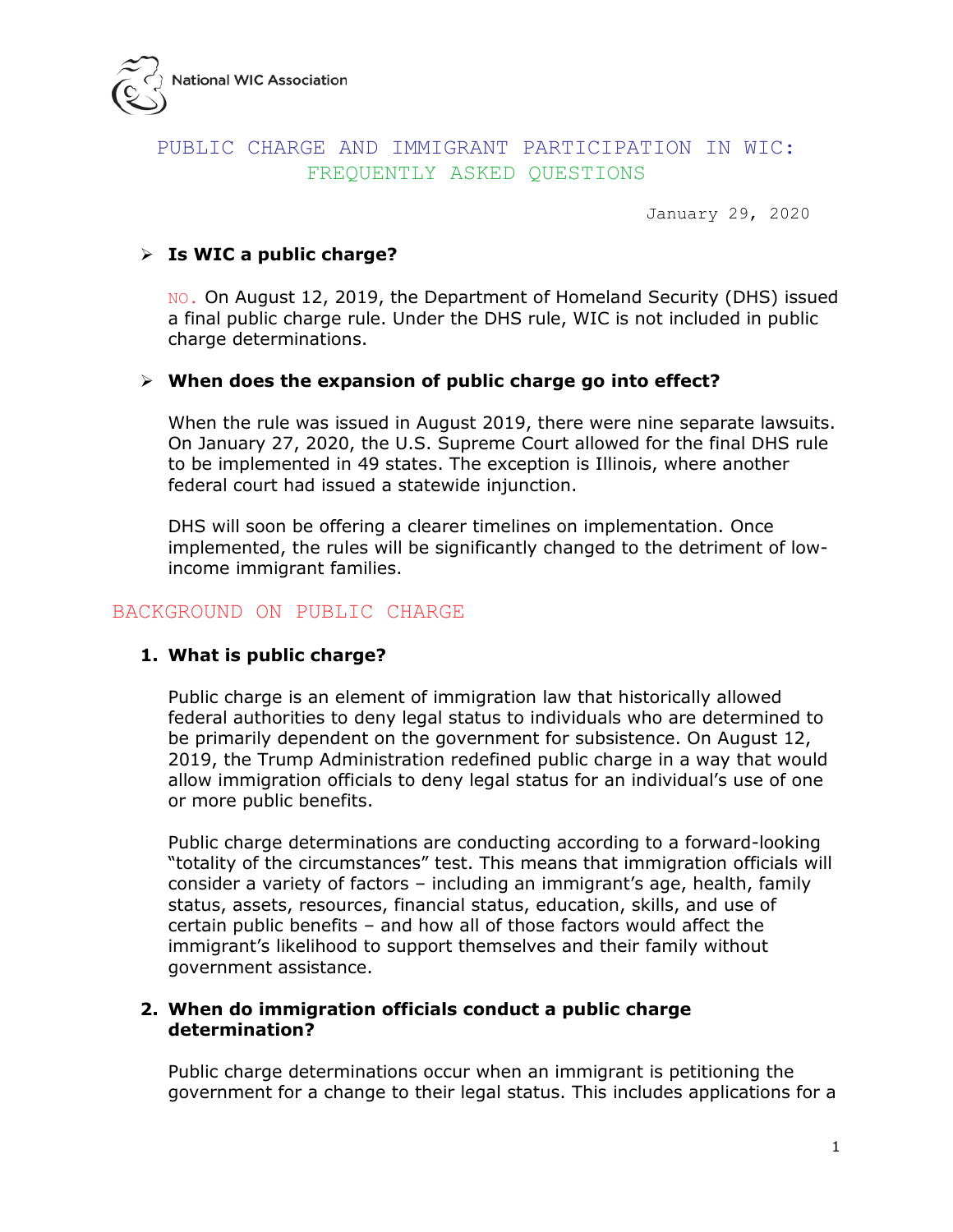



visa to enter the country and petitions for a green card and legal permanent residency.

Public charge determinations do *NOT* occur during naturalization proceedings, which is when an immigrant petitions for citizenship status. Nonetheless, gaining legal status or legal permanent residency is a critical step on the path to citizenship and public charge determinations can delay or deprive immigrants of the opportunity to eventually become citizens.

# **3. What federal programs are considered in public charge?**

Use of any specified program would be considered a "heavily weighted negative factor" which could be used to deny an immigrant legal status. It does not *automatically* disqualify an immigrant from attaining legal status.

On August 12, 2019, the Department of Homeland Security announced that an immigrant's use of SNAP, Medicaid, or housing assistance would count as a negative factor in immigration proceedings.

This is a significant expansion of public charge, which has historically been limited to cash assistance for income maintenance (specifically SSI or TANF) or institutionalization for long-term care at government expense (such as certain long-term programs through Medicaid).

# **4. Are there any exceptions for pregnant women or children?**

YES. The final rule does not permit public charge consideration of Medicaid benefits if the immigrant is under 21 years of age, or a pregnant woman (including a postpartum period of 60 days).

# **5. Does public charge apply to all immigrants?**

**NO**. The final rule does not affect naturalization proceedings, which is when an immigrant petitions for citizenship status. It also does not apply to certain humanitarian immigrant groups, including refugees, asylees, and Violence Against Women Act self-petitioners.

# **6. Does the final rule consider benefit use by US citizen family members, including US citizen children?**

**NO**. Under the final rule, public charge determinations will not take into account any benefit use by other US citizen members of the household, including US citizen children.

# **7. Will an immigrant still be subject to public charge review if they obtain an affidavit of support?**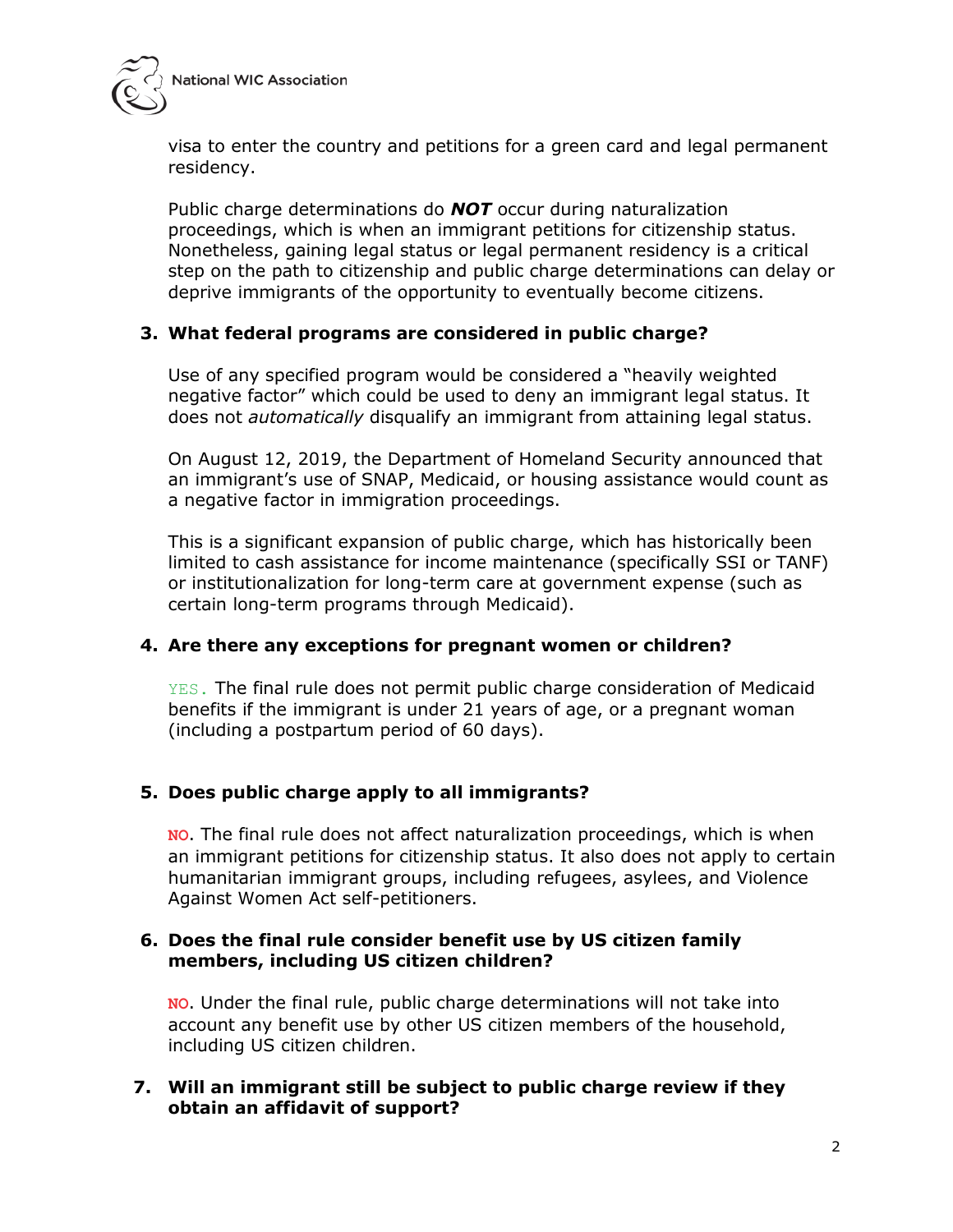

**YES**. An affidavit of support is a declaration, usually by a family member, that suggests an immigrant will have the resources or community support needed to live without government assistance. Historically, the affidavit of support was a strong indicator that an immigrant would not become a public charge. The final rule indicates that an affidavit of support will now be a lesser factor in the totality of the circumstances test, weighed against an immigrant's benefit use and current income/assets.

#### **8. Is there a difference if an immigrant is applying for legal status from abroad?**

**YES**. In January 2018, the State Department revised the Foreign Affairs Manual (FAM) – guidance for embassies and consulates on when to issue visas. The FAM now permits consular officers to review *any* past or current benefit use by the immigrant or the immigrant's family. The FAM guidance has led to [higher rates of visa denials](https://www.politico.com/story/2019/08/06/visa-denials-poor-mexicans-trump-1637094) abroad. The State Department has announced its intention to align the FAM guidance with the final DHS rule, but it is unclear how long the process will take.

#### **9. Can public charge determinations result in deportation?**

YES, but it is unlikely. Legal authority to deport an immigrant for becoming a public charge is narrow. Immigrants may only be deported under public charge within five years after their first entry into the United States, and the government must further prove that the immigrant became a public charge for reasons that predate entry into the United States. Pregnancy is one of the changing circumstances that precludes deportation based on public charge.

#### **10. Does the final rule make it easier to deport immigrants on the basis of public charge?**

**NO**. The Department of Justice is considering proposals to adjust the rules around public charge deportations, but there has been no change to current policy.

Legal authority to deport an immigrant on the basis of public charge is narrow. Those limitations – including the requirement of a reason that predates entry to the United States – are put in place by federal law. If the Administration seeks to make it easier to deport individuals on the basis of public charge, they will have to pass legislation in Congress.

# PUBLIC CHARGE'S IMPACT ON WIC PARTICIPATION

#### **1. Does the new public charge rule mean that participating in WIC could hurt my immigration status?**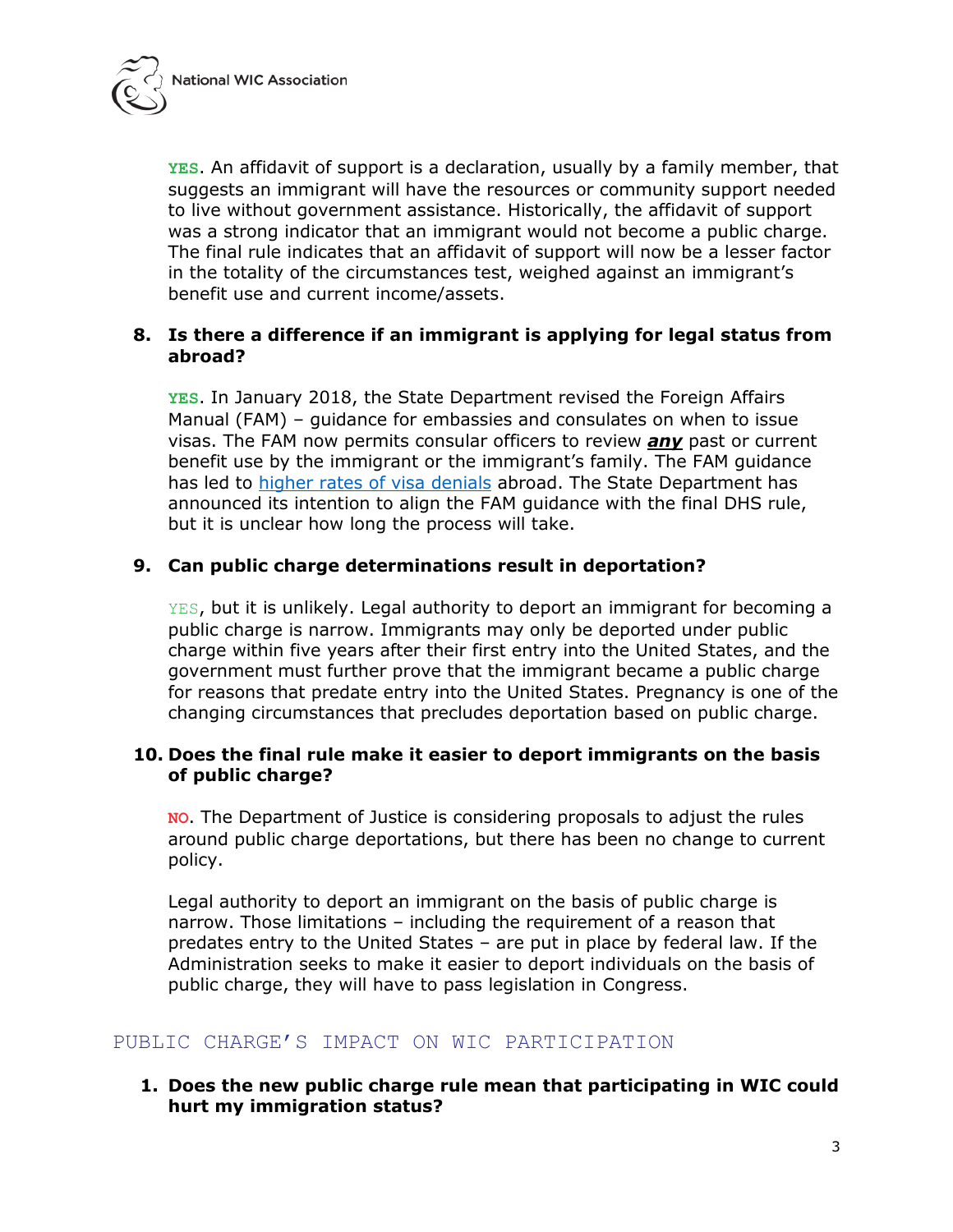

NO. If you were on WIC before, you should continue to be on WIC. The final rule clarifies that WIC participation will not be considered in a public charge determination conducted in the United States, even though other vital programs like SNAP and Medicaid are affected.

There is one caveat: the State Department's guidance for consular officials (the Foreign Affairs Manual) permits officials that are issuing visas to enter the country to consider *any* benefit obtained by an applicant or an applicant's family. It is possible that this guidance will be revised to align with the final DHS public charge rule. Until further revisions are approved, the National WIC Association will continue to monitor this provision and its application.

#### **2. Does WIC keep records of my personal information, including my address?**

WIC maintains personal information in your participant file, including your address and contact information. With limited exceptions, this information is used only for the purposes of administering the WIC program. WIC agencies and clinics are bound by federal regulations to maintain the confidentiality of participant data and personal information.

# **3. Does WIC collect information about my immigration or citizenship status?**

NO. WIC clinics and agencies do not inquire or collect information about a participant's immigration or citizenship status. The only exception is the state of Indiana.

# **4. Does WIC share my information with immigration authorities?**

**NO**. Federal regulations restrict the sharing of information collected by WIC to ensure participant privacy, and this information is generally only shared with other parties when necessary for the administration of the WIC program. WIC clinics and agencies do not share personal participant information with immigration authorities, including Immigration and Customs Enforcement (ICE) or United States Citizenship and Immigration Services (USCIS).

# **5. Do I have to respond when WIC asks whether I am registered to vote?**

NO. WIC staff will often ask new participants whether they are registered to vote as part of a broader effort to encourage civic participation. This question is not intended to detect citizenship or immigration status. Since only US citizens over the age of 18 are permitted to vote, immigrant participants may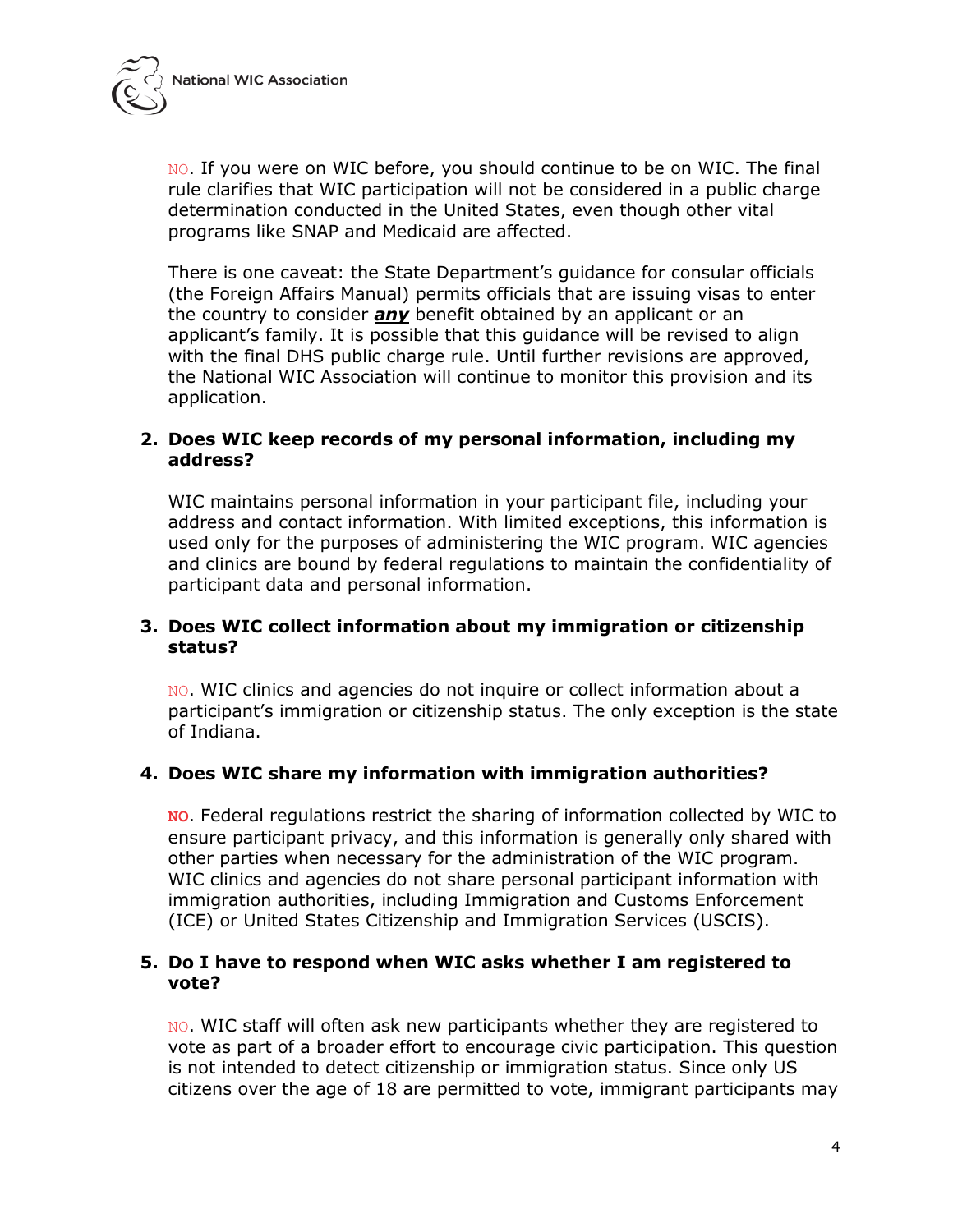

be concerned about answering this question. No one is legally required to answer this question as a condition of WIC eligibility.

#### **6. Does my participation in WIC affect the ability of my family members to change their immigration status?**

NO. WIC participation is not included in the latest proposals for public charge. The final rule limits public charge review of participation in certain public assistance programs (i.e., SNAP, Medicaid, housing assistance) to only the applicant's benefits. Your participation in these programs should not impact another individual's immigration case.

#### **7. My lawyer is telling me that I should no longer participate in WIC. What should I do?**

Lawyers will often exercise caution, especially in a time of uncertainty. Since the final rule is now issued, lawyers should have additional clarity about the consequences of public charge.

If your lawyer is advising you against WIC participation, it is worth having a more detailed discussion with your lawyer and consulting your WIC staff before denying yourself access to WIC benefits.

#### **8. What happens if my lawyer asks for documentation of my WIC participation?**

When applying for a green card, the current Form I-485 inquires into whether an applicant has received public assistance from any source. The current forms do not ask whether family members (including children) have received public assistance. You should be truthful in disclosing your participation in WIC, although current rules prevent immigration officials from weighing that participation in a public charge determination. If you are uncertain, you should ask your immigration attorney why documentation of your WIC participation is needed and how it will be used in the application process.

#### **9. If I choose to terminate my participation in WIC, should I return unused food checks, breast pumps, or other benefits I received from WIC?**

NO. Past use of WIC benefits should not be considered in any public charge determination. You should be able to use any benefits that were issued to you before a formal change to the rule without any consequence to your immigration status.

#### **10. If I choose to terminate my participation in WIC, can WIC delete records of my prior use of the program?**